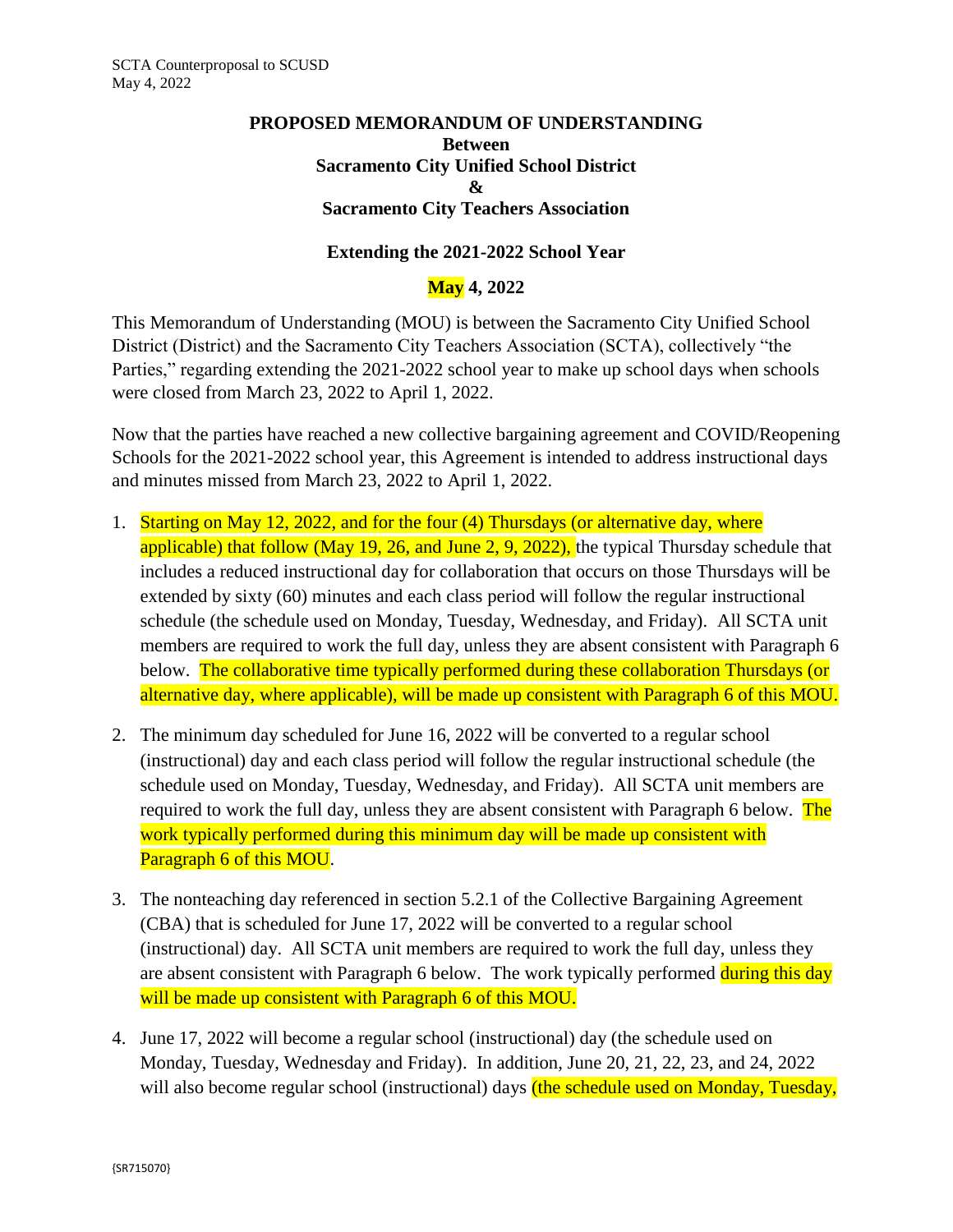Wednesday and Friday) and all SCTA unit members are to report to work for each of these days, consistent with Paragraph 6 below. The last workday for the SCTA bargaining unit for the 2021-22 school year shall be June 24, 2022, unless employees are on a 12-month salary schedule or a school psychologist whose last day shall be June 27, 2022.

5. For those employees on the salary schedules in Appendix A (#s 1-7), the employee work year **for the 2021-22 year only** will be 180 separate workdays with compensation based on the attached salary schedules. For those employees on the salary schedules in Appendix B (#s 8-9), the employee work year **for the 2021-22 year only** will be 175 separate workdays with compensation based on the attached salary schedule. For those employees on the salary schedule in Appendix C (# 10), the employee work year **for the 2021-22 year only** will be separate workdays for school psychologists and **example 2** separate days for program specialists and school social workers with compensation based on the attached salary schedule. For those employees on the salary schedule in Appendix  $D(\# 11)$ , the employee work year **for the 2021-22 year only** will be 176 separate workdays with compensation based on the attached salary schedule. For those employees on the salary schedule in Appendix E  $(\# 12)$ , the employee work year **for the 2021-22 year only** will be separate workdays with compensation based on the attached salary schedule. For those employees on the salary schedules in Appendix F (#s 13-14), the employee work year **for the 2021-22 year only** will be separate workdays with compensation based on the attached salary schedule. Consistent with the Successor Contract agreement reached on April 3, 2022, the salary schedules will be increased by 4% across the board. The last teacher workday for the 2021-2022 school year shall be June 24, 2022. The days of the strike, March 23 through April 1, will not be considered workdays.

The work year for SCTA members remains 180 days or the applicable number of work-days that apply to an employee´s specific position as set forth above. To address the days that schools were closed from March 23 to April 1, the work year is reduced by three days for the K-12 work schedule (Appendix A). Employees on the other salary schedules shall have the number of workdays reduced commensurate with the employee's specific positions as set forth above.

The per diem, hourly, or any other rate paid for the purpose of extra duties performed in the 2021-22 school year shall be based on the 183-day work year.

6. Employees are required to work each of the days identified in Paragraphs 1, 2, 3, and 4 above, unless they are taking an approved leave of absence pursuant to Article 9 of the CBA. In addition, any employee who has a pre-scheduled vacation or significant pre-scheduled event not otherwise covered by Article 9 of the CBA will be able to use PN days or days without pay for each of the days identified in Paragraphs 1, 2, 3, and 4. In the case of those educators who are participating in the Sacramento State University STEM Power Summer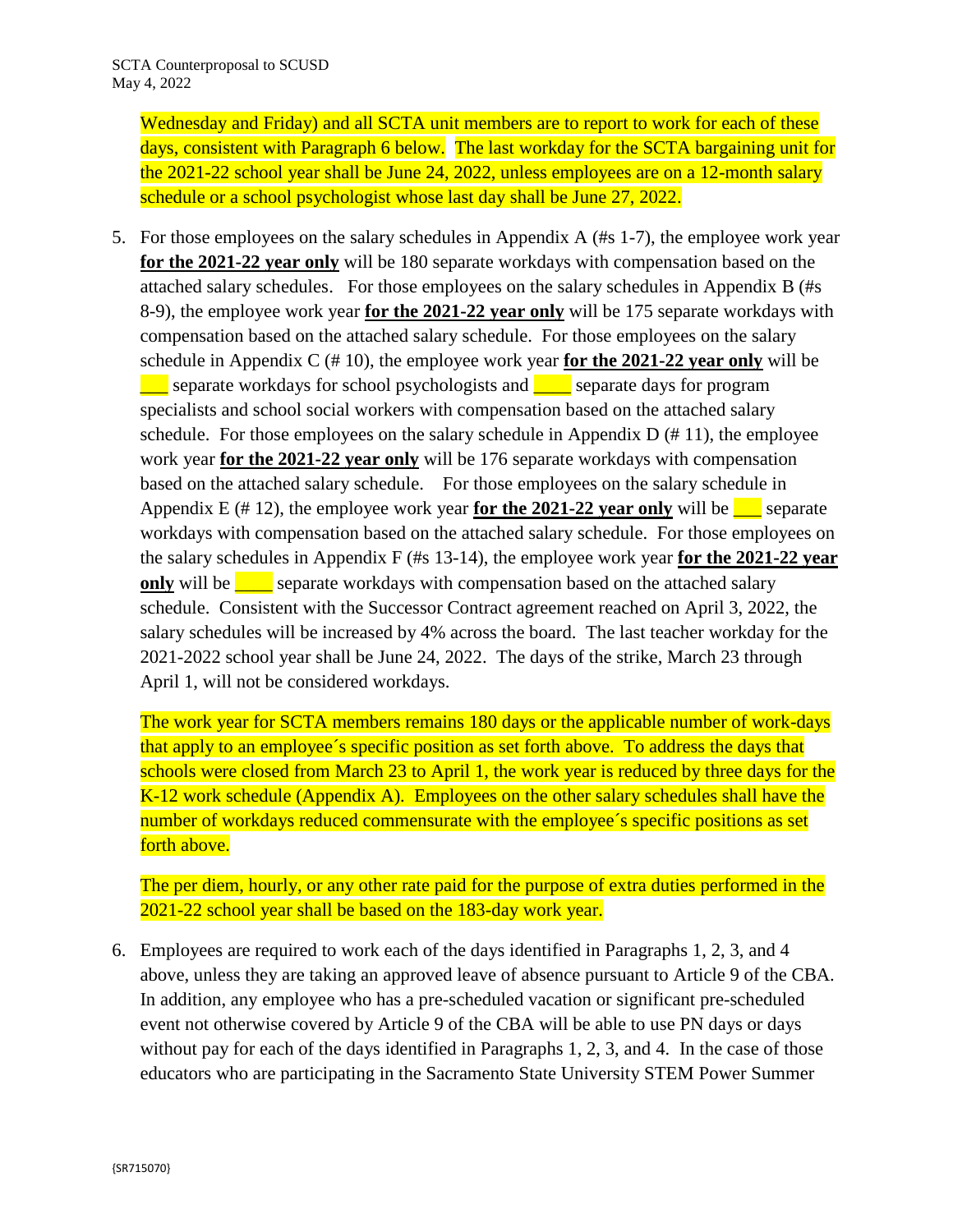Institute attendance at the Institute during instructional time set forth above in Paragraph 4 will be considered work time.

Bargaining unit members shall inform their administrator in writing by Friday, May 20 of any pre-scheduled PN day, vacation day, or significant event that would prevent an employee from working on any of the days from June 20 through June 24, 2022. The District will also survey parents and legal guardians to determine projected student attendance by grade level and school. Upon receipt of the survey data from staff and parent/legal guardians, the parties will meet in order to maximize supervision and instruction for students, including but not limited to: pre-scheduling additional substitutes, combining classes, adjusting assignments and other agreed-upon responses to make every reasonable effort to meet student learning needs.

- 7. No employee who was absent from work due to the strike from March 23 to April 1, 2022 will receive a pay dock for the days that they were on strike because that work is being made up as set forth above.
- 8. SCTA unit members remain responsible for engaging in collaborative time and all required year-end related duties, e.g. attending graduation or other required related duties, grading and student progress reporting, finalizing cumulative files and reports, classroom closure.
- 9. Employees who submitted a notice of retirement or resignation with a retirement or resignation date of June 17, 2022 will be deemed to be retiring or resigning instead on June 24, 2022 and the District will issue a communication to the employees regarding the new date of retirement/resignation.
- 10. This agreement does not provide any additional compensation for any employee over and above what an individual may otherwise have earned in the absence of the strike.
- 11. Because New Tech High School and New Joseph Bonnheim are on different calendars, the terms of this MOU will apply, but the dates for the made-up instructional days will be mutually agreed up by the District and SCTA.
- 11. This MOU is not precedential and does not establish a past practice.
- 12. This agreement expires on June 30, 2022.

## **For the District: For SCTA:**

Superintendent President Jorge A. Aguilar David Fisher

\_\_\_\_\_\_\_\_\_\_\_\_\_\_\_\_\_\_\_\_\_\_\_\_\_\_\_\_\_ \_\_\_\_\_\_\_\_\_\_\_\_\_\_\_\_\_\_\_\_\_\_\_\_\_\_\_\_\_\_\_\_\_\_

Date: \_\_\_\_\_\_\_\_\_\_\_\_\_\_\_\_\_\_\_\_\_\_\_\_\_\_\_ Date: \_\_\_\_\_\_\_\_\_\_\_\_\_\_\_\_\_\_\_\_\_\_\_\_\_\_\_\_\_\_